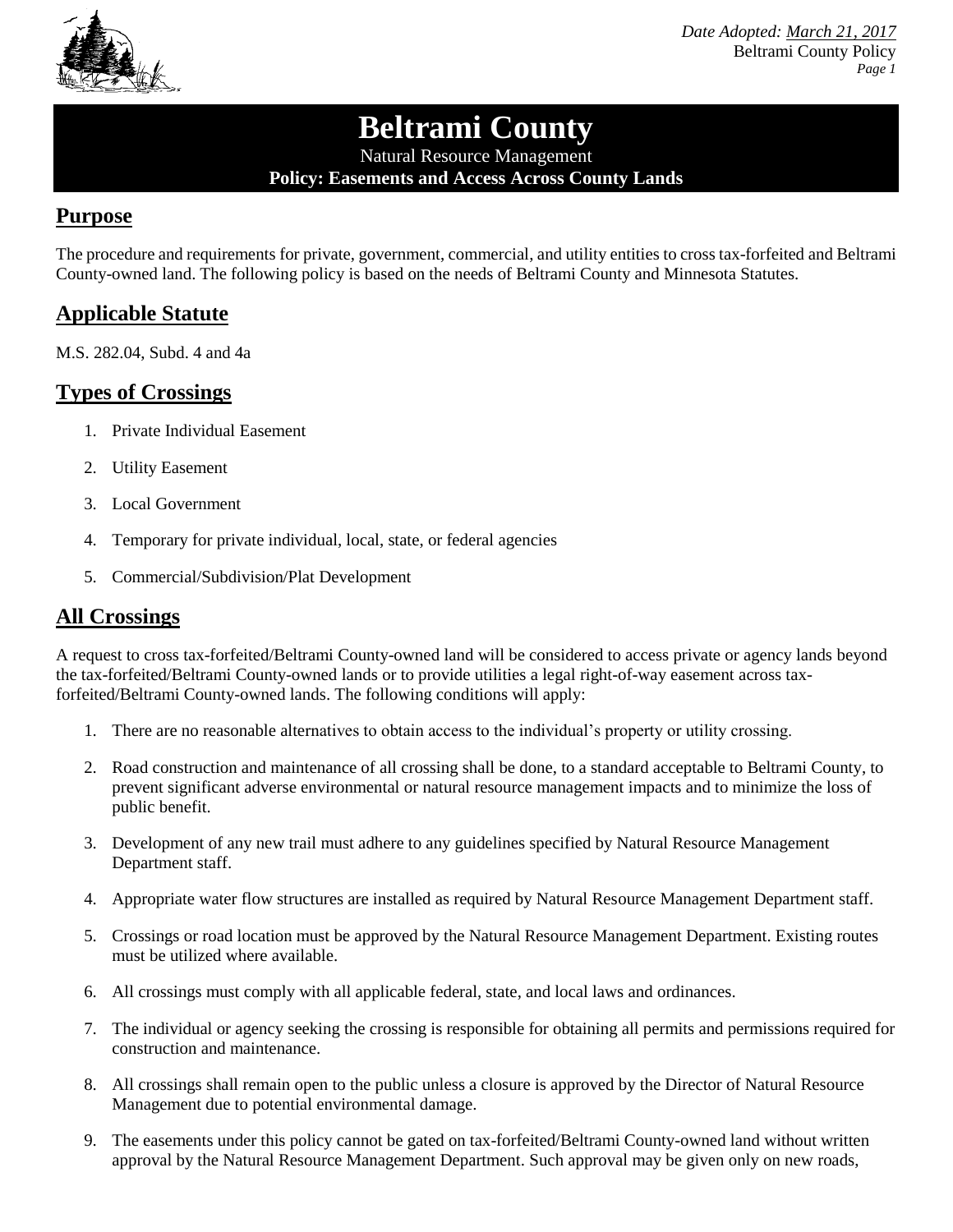

when it is in the public's best interest (e.g. when tax-forfeited/Beltrami County-owned land provides a safer gating location), or when Natural Resource Management staff has determined that the protection of the roadbed is necessary. Gates may be limited to certain times or seasons of the year.

- 10. A completed "Application: Easements and Access Across County Lands" form is submitted to the Director of Natural Resource Management along with the following items:
	- a. A legal survey/legal description of the proposed road.
	- b. A large-scale map showing the road location at accuracy acceptable to the Natural Resource Management Department.
	- c. For local government requests, a supporting resolution must be included with the application.
- 11. All fees must be paid in full and the easement recorded prior to any construction or maintenance activities.
- 12. Beltrami County will not be responsible for the following:
	- a. Any costs associated with road construction and maintenance.
	- b. Any costs associated with obtaining required permits for construction and maintenance.
	- c. Any legal survey/recordable legal description of the proposed road or any associated costs.
	- d. Any "approved" signing of road.
- 13. All crossings revert to the state-in-trust for the taxing districts/Beltrami County in the event of nonuse for the period of three (3) years.
- 14. All easements must be approved by the County Board and require Board Chair signature.
- 15. All easements/crossings may be cancelled prior to the expiration of its term by resolution of the County Board upon a ninety (90) day written notice addressed to the record owner of the easement at its last known address for any subsequent breach of the terms of this agreement or if at any time its continuance will conflict with the public use of the land. Or any part hereof, on which it is granted.
- 16. Beltrami County shall at all times have the right to enter upon said right-of-way for any purpose necessary to the performance of lawful powers and duties.
- 17. The Grantee must hold the County harmless from any and all liability for injury to or death of persons and loss or destruction of or damages to property in any manner arising from or out of the existence, condition, operations, or use of the roadway by the Grantee, its agents, guests, or invites.
- 18. The agreement shall inure to the benefit of and be binding upon the heirs and assigns of the parties hereto, if any.
- 19. Additional terms may be added by the Natural Resource Management Department as needed to protect the public's interest, subject to approval by the County Board.

## **Private Individual Easement**

- 1. Each individual needing a permanent or temporary (<120 days) access must obtain an appropriate easement from Beltrami County.
- 2. An easement will not be issued on Natural Resource Management gated forest roads.
- 3. An easement to cross tax-forfeited/Beltrami County-owned lands shall be required when: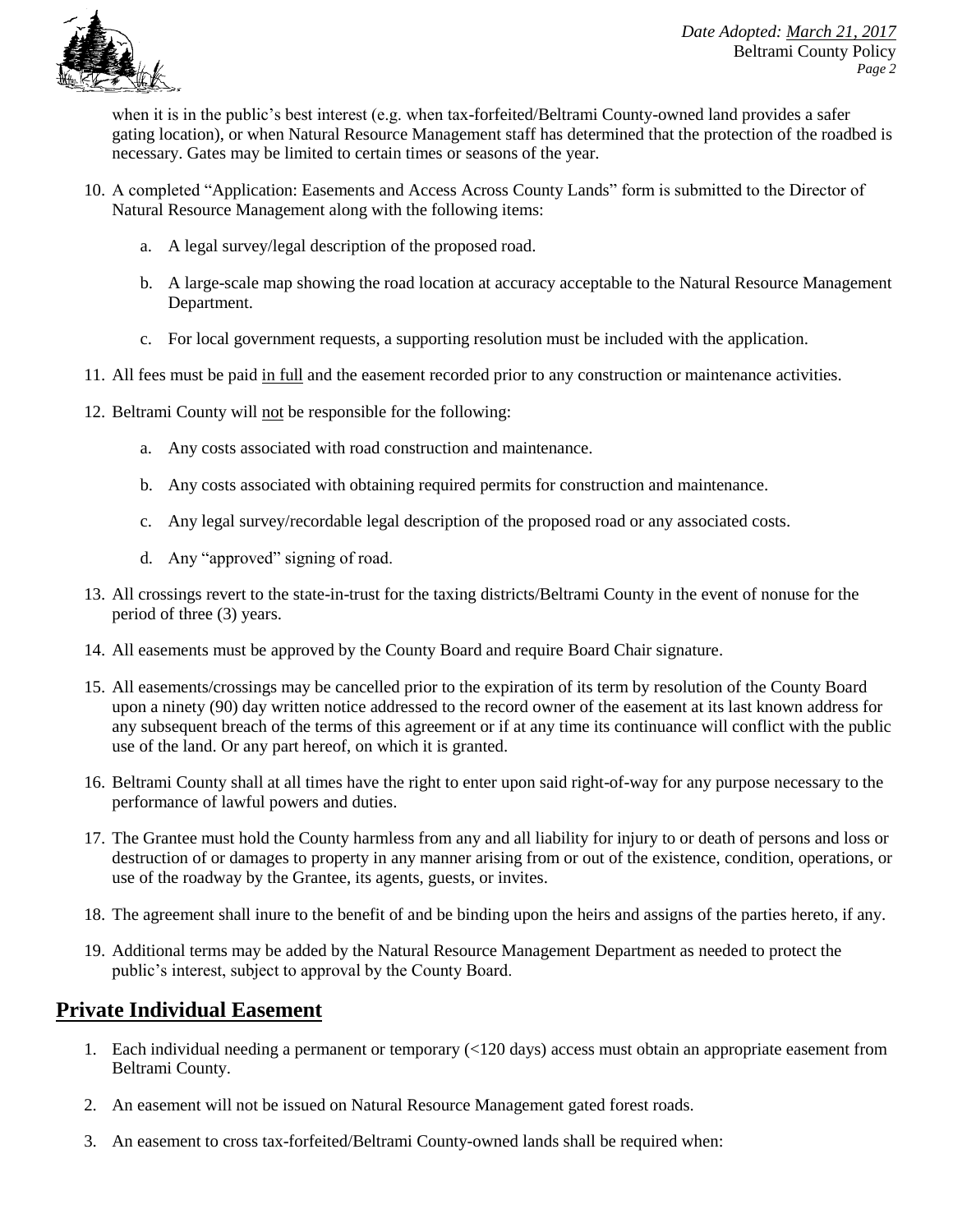

- a. Private road maintenance is done on tax-forfeited/Beltrami County-owned lands to provide suitable access to private land.
- b. Private road construction is done on tax-forfeited/Beltrami County-owned lands to gain access to private land.
- c. Guaranteed suitable access to private land is desired.
- 4. Comments regarding private easements may be solicited from township, city, MN DNR, or US Forest Service.
- 5. Construction and maintenance:
	- a. Road construction and maintenance activities under such easement shall not exceed thirty-three (33) feet in width without written approval by the Director of Natural Resource Management.
- 6. Easement location and legal description:
	- a. Easement legal description must cover the entire length of the roadway over all tax-forfeited/Beltrami County-owned lands crossed to gain access from an established public road (e.g. County or township road). Public water access roads, lease lot access roads, Natural Resource Management forest access roads, timber access roads, and similar roads shall not be considered "established public roads" under this policy.
- 7. Fees:
	- a. A \$250.00 application fee to be applied to total easement costs. If the final easement is not approved, all but \$100.00 will be returned to the applicant.
	- b. Appraised land value of the easement right-of-way.
	- c. Appraised value of all timber resources within the easement right-of-way (including merchantable and non-merchantable values).
	- d. Recording fees.
- 8. Subsequent request to utilize previously established easement will be responsible for items in "Private Individual Easement".
- 9. Additional Terms and Conditions:
	- a. The Grantee, subject to approval of the Natural Resource Management Department, may install a sign with wording similar to that shown below at the beginning of the roadway easement. All costs for purchase, installation, and maintenance of this sign are the responsibility of the Grantee. If the sign becomes illegible, or in disrepair, the Department may require a new sign be installed.

### **Easement to Private Land**

**This road is maintained by a private landowner. This road is open to public vehicle traffic during good road conditions. The road user is liable for excessive road damage.**

## **DO NOT BLOCK ROAD**

## **Utility Easements**

1. Each utility needing a permanent or temporary (<120 days) access must obtain an appropriate easement from Beltrami County.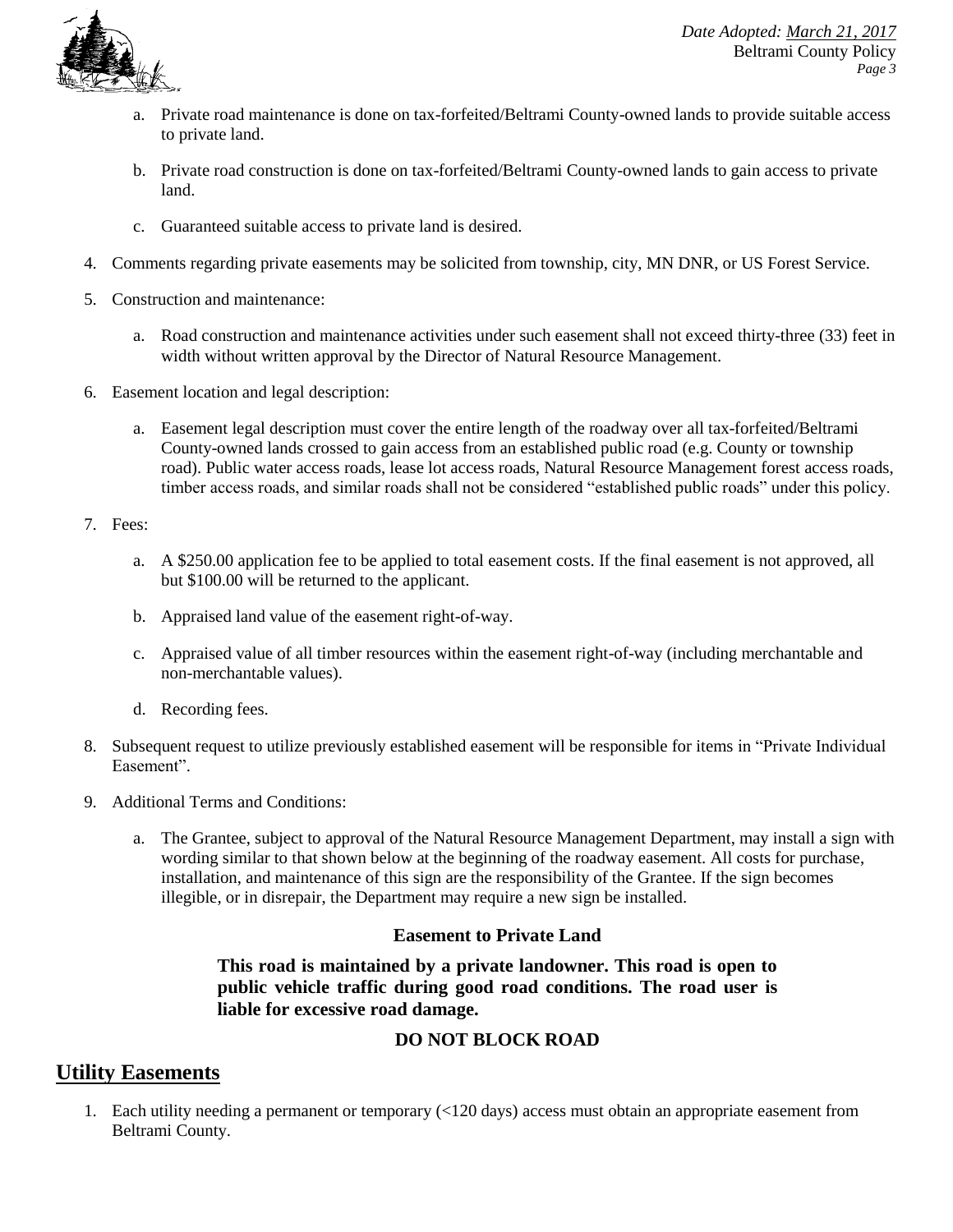

- 2. A utility easement to cross tax-forfeited/Beltrami County-owned lands shall be required when:
	- a. Utility construction and maintenance is done on tax-forfeited/Beltrami County-owned lands.
	- b. Guaranteed suitable access across tax-forfeited/Beltrami County-owned lands is desired.
- 3. Construction and maintenance:
	- a. Utility easement construction and maintenance activities under such easement shall not exceed fifty (50) feet in width without written approval by the Director of Natural Resource Management.
	- b. Grantee must actively control noxious weeds within the easement corridor.
- 4. Easement location and legal description:
	- a. Easement legal description must cover the entire length over all tax-forfeited/Beltrami County-owned lands.
- 5. Fees:
	- a. A \$250.00 application fee to be applied to total easement costs. If the final easement is not approved, all but \$100.00 will be returned to the applicant.
	- b. Appraised land value of the easement right-of-way.
	- c. Appraised value of all timber resources within the easement right-of-way (including merchantable and non-merchantable values).
	- d. Recording fees.

## **Local Government**

- 1. All such crossings shall be a maximum of sixty-six (66) feet in width.
- 2. Fees:
	- a. Appraised land value of the right-of-way.
	- b. Appraised value of all timber resources within the right-of-way (including merchantable and nonmerchantable values).
	- c. Any applicable appraisal fees.
	- d. Recording fees.

# **Temporary for Private individual, local, state, or federal agencies**

- 1. Temporary permission will not exceed 120 days.
- 2. Abandonment or closure of such trails will be specified in "*Temporary Crossing Agreement*", and must be completed within thirty (30) days of project completion.

# **Commercial/Subdivision/Plat Development**

1. No easement shall be issued to a commercial operation, subdivision, or plat developer as it is not listed as an allowable easement under M.S. 282.04 Subd. 4 and 4a.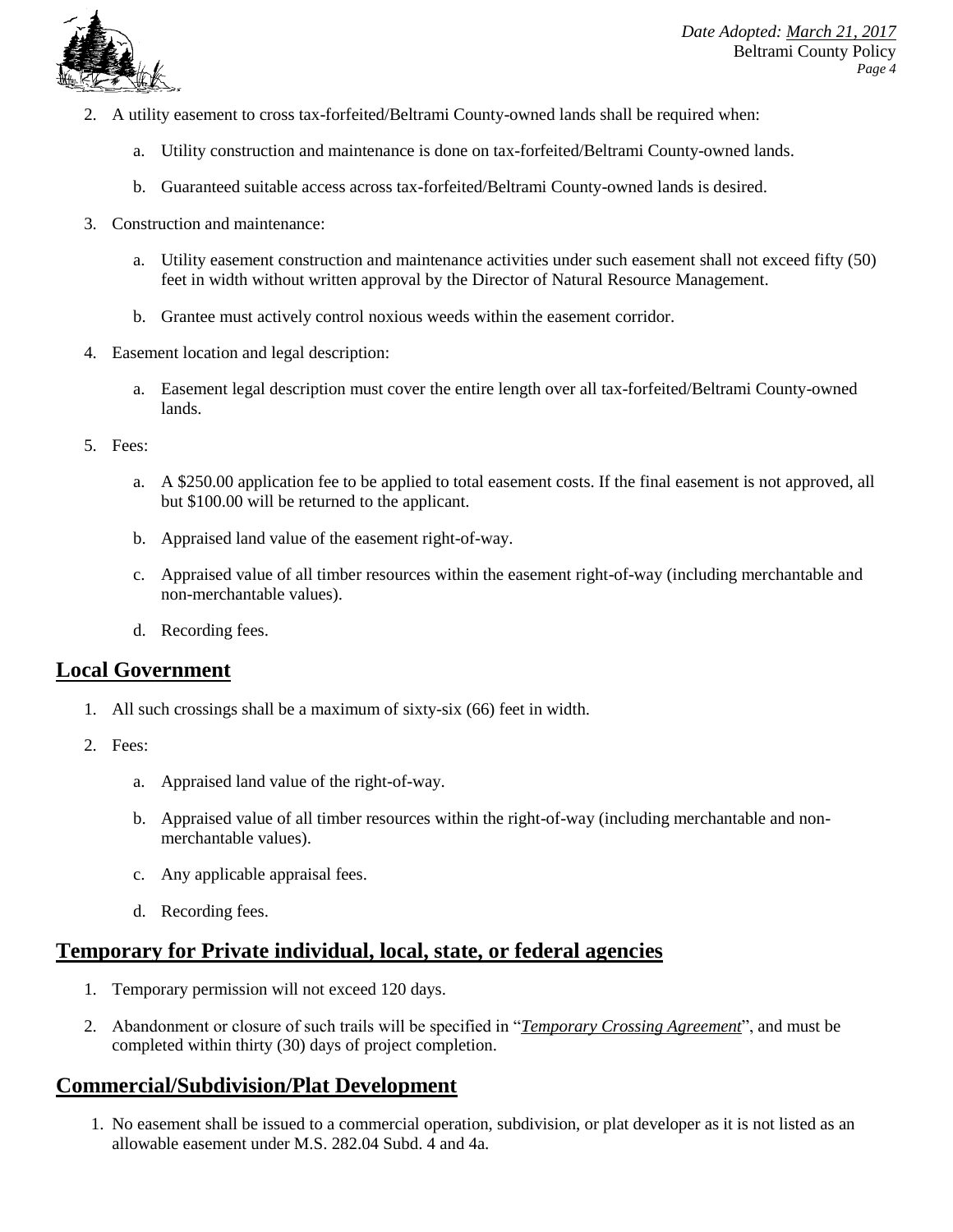

## **2016 Minnesota Statute 282.04**

#### Subd. 4. **Easements.**

*Date Adopted: March 21, 2017* Beltrami County Policy *Page 5*

The county auditor, when and for such price and on such terms and for such period as the county board prescribes, may grant easements or permits on unsold tax-forfeited land for telephone and electric power lines either by underground cable or conduit or otherwise, sewer and water lines, highways, recreational trails, railroads, and pipe lines for gas, liquids, or solids in suspension. Any such easement or permit may be canceled by resolution of the county board after reasonable notice for any substantial breach of its terms or if at any time its continuance will conflict with public use of the land, or any part thereof, on which it is granted. Land affected by any such easement or permit may be sold or leased for mineral or other legal purpose, but sale or lease shall be subject to the easement or permit, and all rights granted by the easement or permit shall be excepted from the conveyance or lease of the land and be reserved, and may be canceled by the county board in the same manner and for the same reasons as it could have been canceled before sale and in that case the rights granted thereby shall vest in the state in trust as the land on which it was granted was held before sale or lease. Any easement or permit granted before passage of Laws 1951, chapter 203, may be governed thereby if the holder thereof and county board so agree. Reasonable notice as used in this subdivision, means a 90-day written notice addressed to the record owner of the easement at the last known address, and upon cancellation the county board may grant extensions of time to vacate the premises affected.

#### Subd. 4a. **Private easements.**

(a) A county board may convey a road easement across unsold tax-forfeited land to an individual or a private entity requesting an easement for access to private property owned by the individual or private entity if:

(1) there are no reasonable alternatives to obtain access to the individual's or private entity's property; and

(2) exercising the easement will not cause significant adverse environmental or natural resource management impacts.

(b) The county auditor shall require an individual or a private entity applying for an easement under paragraph (a) to pay the appraised value of the easement. The conveyance must provide that the easement reverts to the state in trust for the taxing district in the event of nonuse.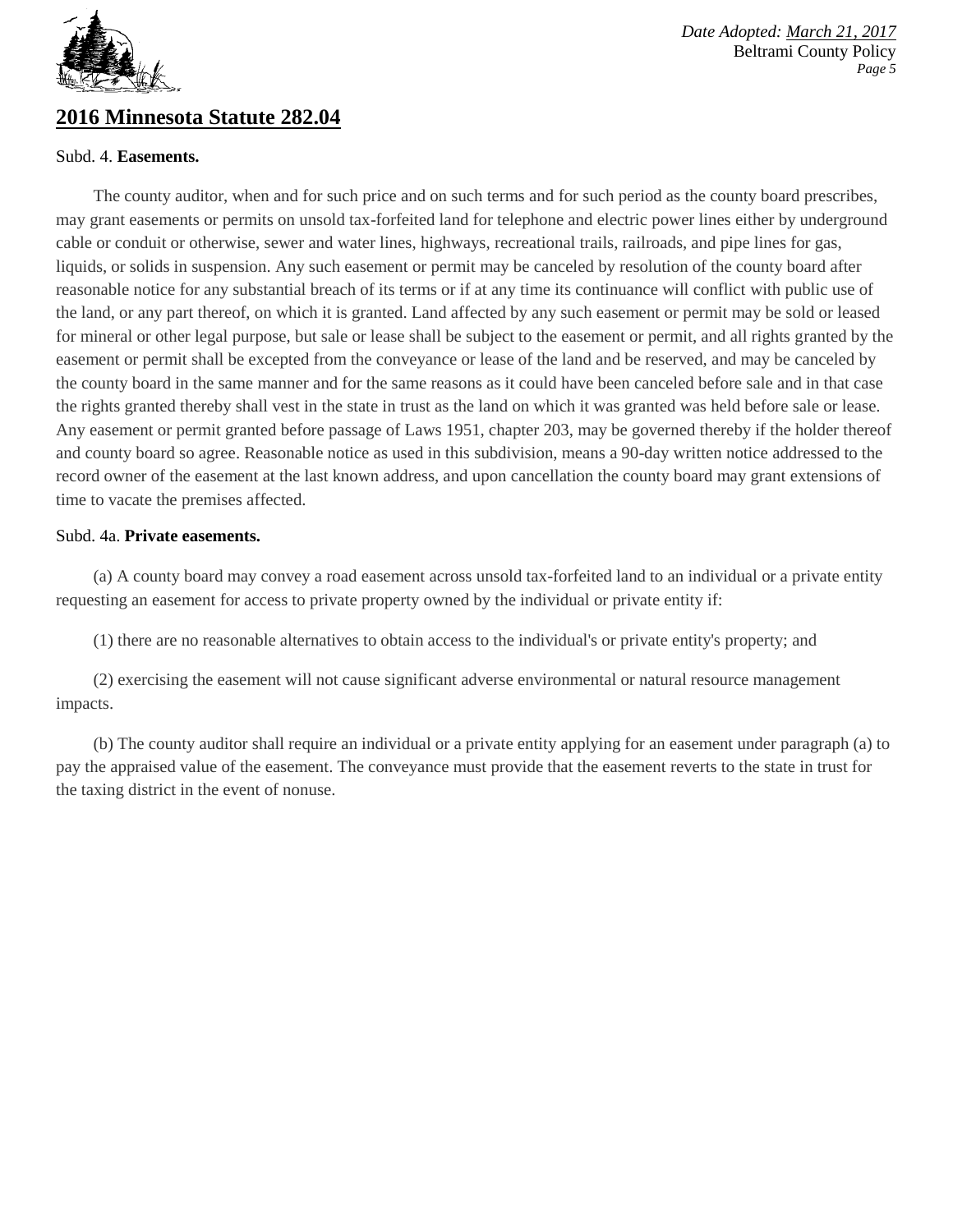# **Beltrami County**

Natural Resource Management

#### **Instructions: Easements and Access Across County Lands**

Beltrami County may grant permanent and temporary crossings to private individuals, utility entities, or local governments across tax-forfeited/Beltrami County-owned lands. Please refer to the Beltrami County Natural Resource Management policy regarding "Easements and Access Across County Lands" for detailed information. Easements are granted under Minnesota Statute 282.04, Subd. 4 and 4a.

### **Steps for Obtaining Easements and Access Across County Lands**

- 1. **Contact Beltrami County Natural Resource Management**. Acquire application form and notify the Department of intent to obtain an easement (or conveyance of land for local governments).
- 2. **Complete the Application for Easements and Access Across County Lands**. The list below should assist the applicant in completing the application.

#### **Application Requirements**

**Name and Address:** Fill in the exact name(s) of the individual(s), agency or local government, to whom the crossing should be issued. Provide the mailing and physical address (if different), contact person, and phone number of the same.

- 1. **Crossing:** Check the appropriate box.
- 2. **Type:** Private individuals, utility companies, and local governments may request easements. The County **will not** issue an easement over tax-forfeited/Beltrami County-owned land to a commercial developer.
- 3. **Number and Describe:** Starting at number one, list each forty (¼, ¼) or government lot. Each forty or lot crossed must be listed on a separate line. Separate permanent and temporary easement requests. There must be a starting and ending date for temporary easements, be sure to allow adequate time for temporary easements. Attach a separate large-scale map and legal description for **each** easement requested.
- 4. **Utility Requests:** List the type of utility. Utilities may not be placed in an area covered by a road easement on County administered lands without a utility easement to cross public lands. Utilities mean lines, cables, and conduits for telephone, fiber optic, or electric power, and pipelines for gases, liquids, or solids in suspension.
- 5. **Governmental Requests - Intended Public Use:** List public use (i.e. public road).
- 6. **Governmental Requests - Resolution:** Attach a copy of the supporting resolution from the local government. The application is not complete without the resolution.
- 7. **Temporary Requests:** Specify abandonment plans for temporary easements. Abandonment must occur within thirty (30) days of the project completion date.

**Application Fee:** The minimum fee for a private or utility easement is \$250.00. The fee will be applied to the total cost of the easement. If the required payment is not received with the application, no action will be taken on the application until the fee is submitted. If the final easement is not approved, all but \$100.00 will be refunded to the applicant.

#### **Application Attachments**

Mail or deliver the completed application, application fee, exact legal description and any other applicable attachments (i.e. legal survey, detailed drawing, appraisal, local government resolution, or detailed plans) to:

> Beltrami County Natural Resource Management 701 Minnesota Ave NW, Suite 234 Bemidji, MN 56601-3178